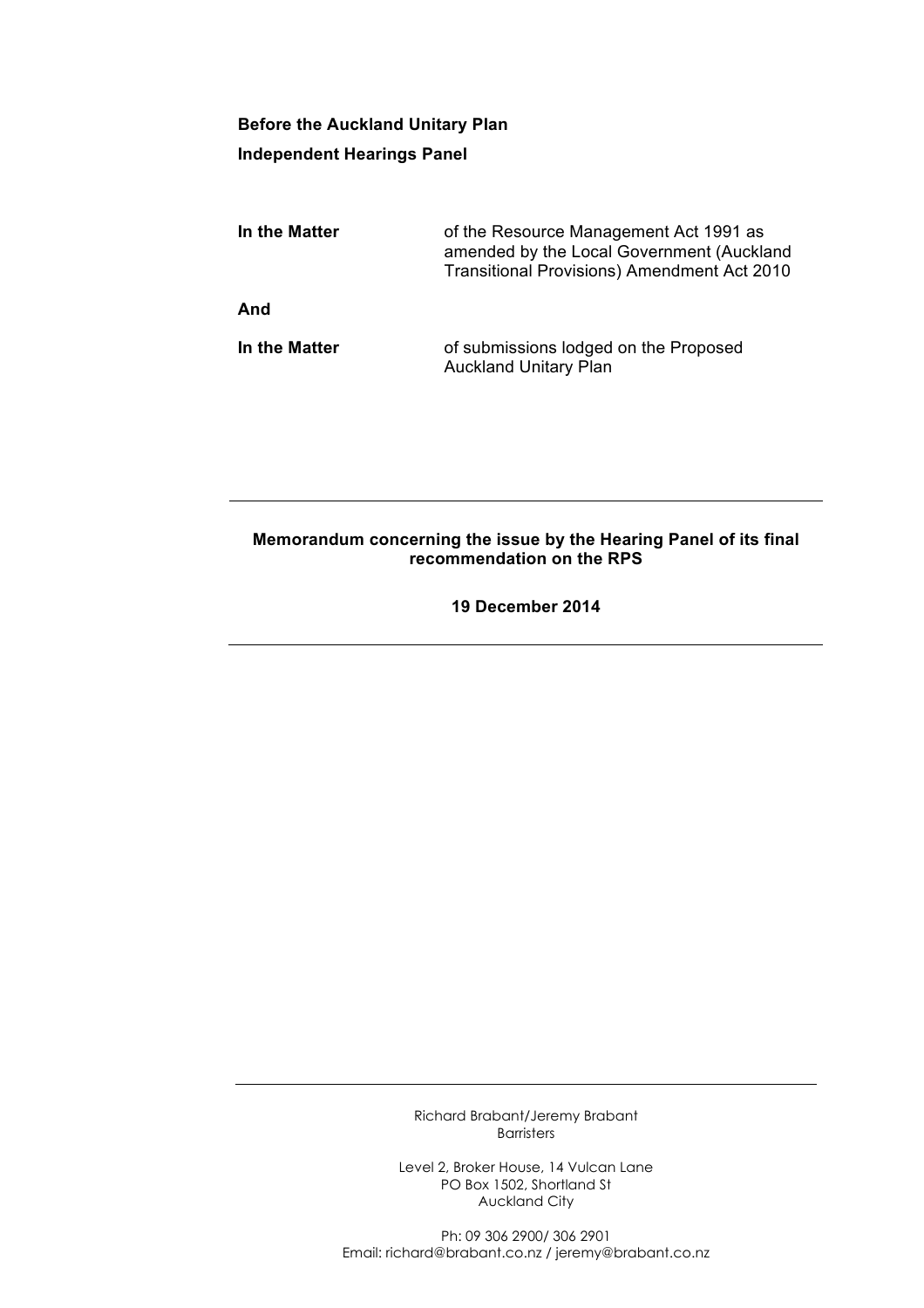## **May it please the Hearing Panel:**

- 1. I have read the memorandum of counsel on behalf of the Auckland Council dated 16 December 2014, and the letter dated 16 December 2014 to the Hearing Panel from Russell McVeagh.
- 2. I support the request that the Hearing Panel issue a recommendation on the RPS section of the PAUP. I would like to be heard on this matter at a conference or hearing to deal with this matter next year and note the proposal by the Auckland Council that there be a conference on 27 January 2015.
- 3. To assist, I summarise in this memorandum my submissions on the question of whether a recommendation and decision on the proposed RPS can be left until the Hearing Panel makes its recommendation after hearing all submissions, as contemplated by section 144 of the Local Government (Auckland Transitional Provisions) Act 2010 (ATP Act).
- 4. Whilst I acknowledge that the proposed approach outlined in the letter from Russell McVeagh is intended to provide a solution to the difficulty of proceeding to hear Regional Plan and District Plan topics without a final operative version of the RPS, in my submission producing what is described in the letter as a "Interim Recommendation" will not meet the requirements of s67(3) and s75(3) RMA.
- 5. Planning instruments in New Zealand are required under the Resource Management Act 1991 to adhere to a strict hierarchy. It follows that district and regional plans are under a mandatory statutory obligation to give effect to higher-ranking documents- relevantly here the Regional Policy Statement.<sup>1</sup> The hearing process for the Proposed Auckland Unitary Plan currently underway has revealed an issue relating to the proposed regional policy statement or rather the lack of a final version to supercede the existing operative RPS. The absence of this replacement document in final operative form will create severe and significant complications throughout the subsequent hearing process, as referred to in the Russell McVeagh letter.

<sup>&</sup>lt;sup>1</sup> Sections 67(3)(c), 75(3)(c) Resource Management Act 1991.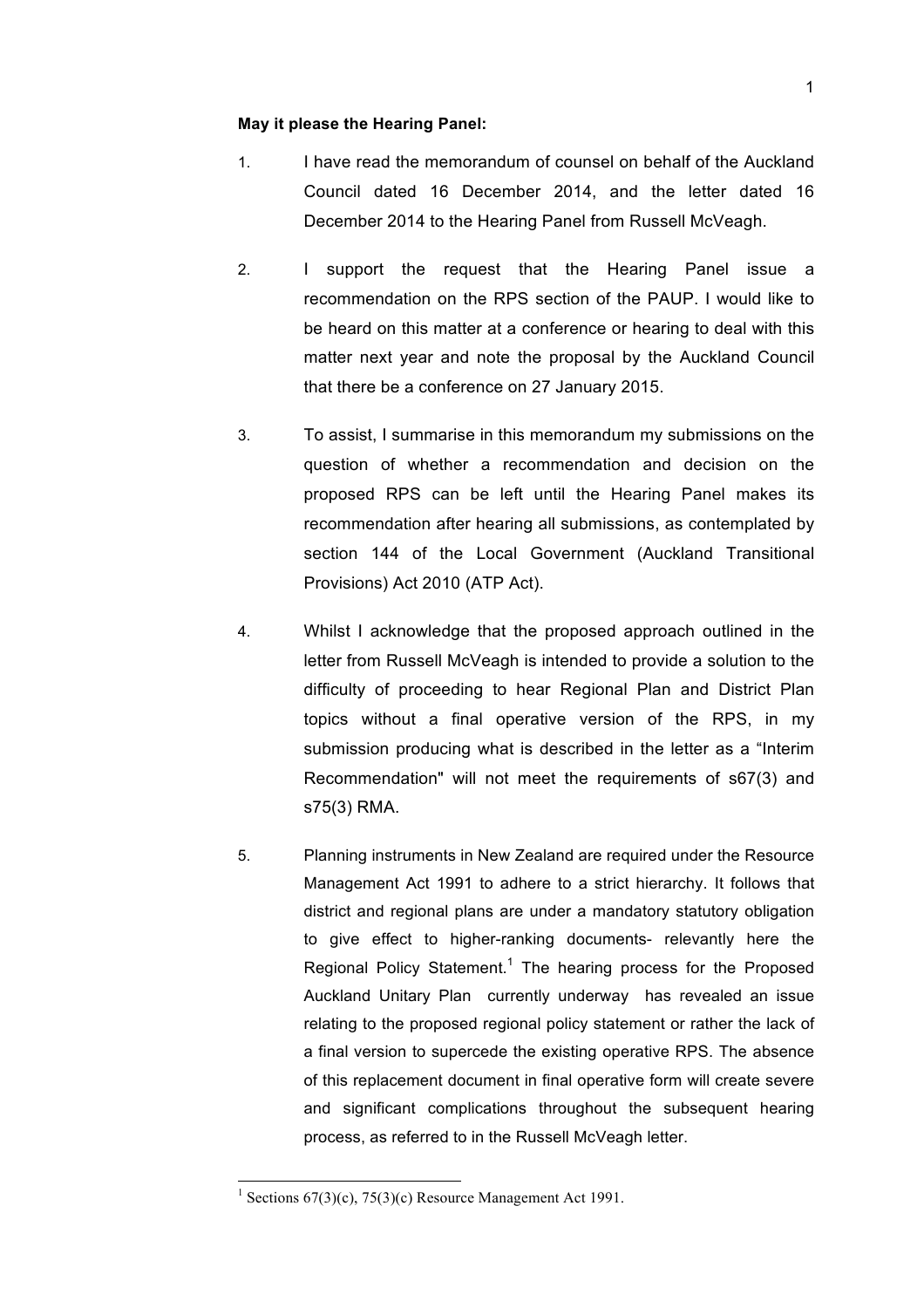- 6. A regional policy statement occupies a superior position in relation to district and regional plans. Under s 75(3)(c) of the RMA a district plan must *give effect* to any regional policy statement. Under s 67(3)(c) of the RMA a regional plan must *give effect* to any regional policy statement. The importance of maintaining a hierarchical approach to planning instruments has recently been reiterated by the Supreme Court.<sup>2</sup>
- 7. A RPS is defined under s 43AA of the RMA as meaning an operative regional policy statement approved by a Regional Council under Schedule 1. The current operative RPS for Auckland became operative on 31 August 1999 and because regional and district plans are required to *give effect* to the operative RPS, the sections of the PAUP containing the proposed new regional and district plans must give effect to the current operative RPS unless it is replaced by a new operative document. An "interim" version won't do. Otherwise as I see it, all evidence for the hearings into those plans would need to reference the current operative RPS provisions.
- 8. The Local Government (Auckland Transitional Provisions) Act 2010 (ATP Act) was enacted with the purpose of providing a process for the development of the first combined planning document for the Auckland Council under the RMA. $3$  This Act provides that regulations may be made under s 360(1) of the RMA for the purposes of the preparation of the plan.<sup>4</sup> It follows that the Governor-General may from time, by Order in Council, make regulations for providing for any other such matters as are contemplated by, or necessary for giving full effect to, the RMA and for its due administration. $5$
- 9. In my submission it is necessary to use s5 or s119 of the ATP to amend s143 and s148 so that a recommendation can be made in respect of the RPS provisions, and the Auckland Council can issue a decision on that recommendation.
- 10. I acknowledge there is potential for delay in proceeding further with the

<sup>2</sup> *Environmental Defence Society Inc v New Zealand King Salmon Company Ltd* [2014] NZSC 38, [2014] NZRMA 195 at [10]-[11].<br><sup>3</sup> Section 3(2)(d).

 $4/$  Section 119(2) and also transitional regulations under s5.

Section 360(1)(i).